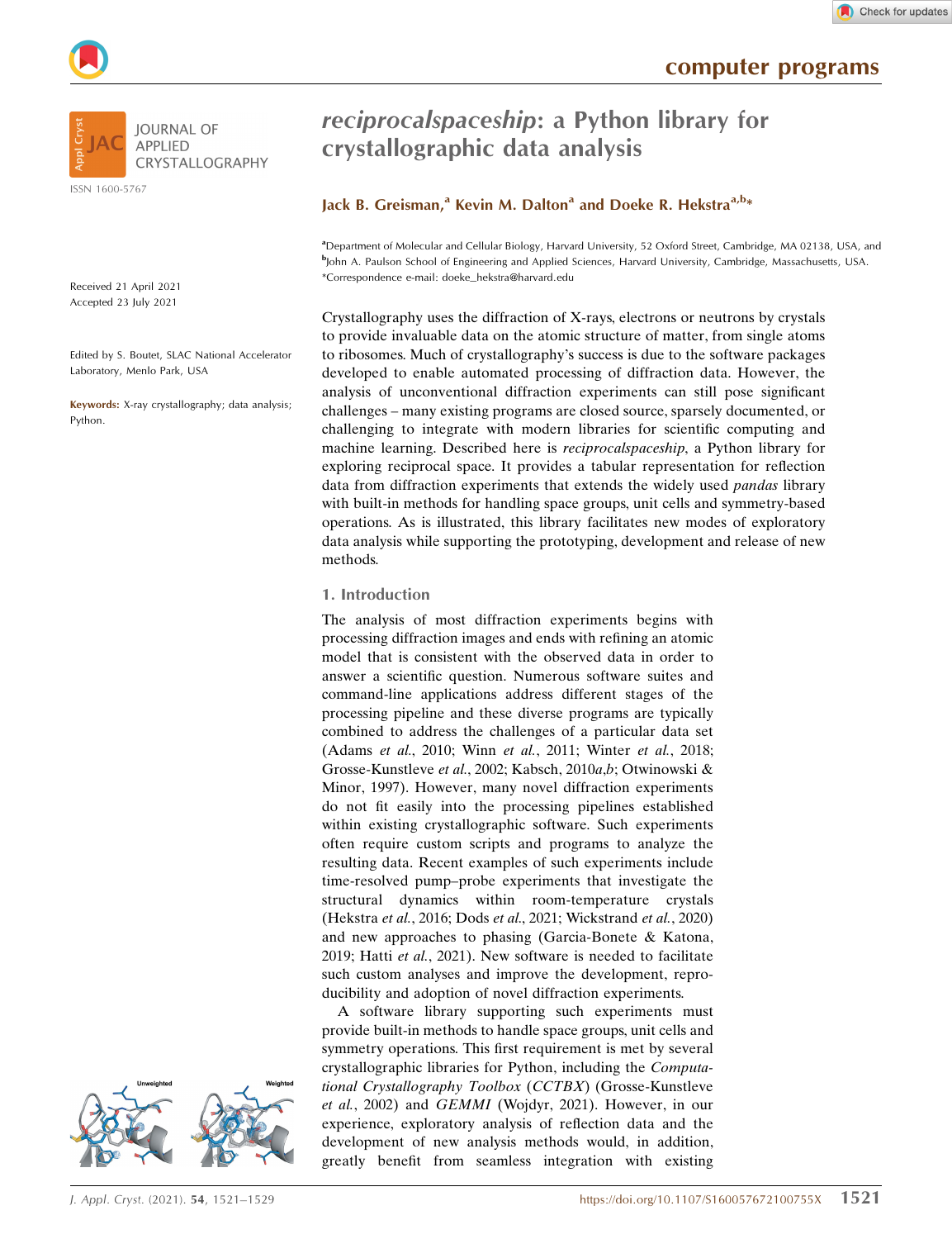# computer programs

|            | In [1]: import reciprocalspaceship as rs                                                          |                 |  |                   |             |                       |           |           |           |                     |    |    |
|------------|---------------------------------------------------------------------------------------------------|-----------------|--|-------------------|-------------|-----------------------|-----------|-----------|-----------|---------------------|----|----|
| In $[2]$ : | $dataset = rs.read mtz("HEWL SSAD 24IDC.mtz")$                                                    |                 |  |                   |             |                       |           |           |           |                     |    |    |
| In $[3]$ : |                                                                                                   | dataset.cell    |  |                   |             |                       |           |           |           |                     |    |    |
|            | Out[3]: <qemmi.unitcell(79.3435, 37.8098,="" 79.3435,="" 90)="" 90,=""></qemmi.unitcell(79.3435,> |                 |  |                   |             |                       |           |           |           |                     |    |    |
| In $[4]$ : | dataset.spacegroup                                                                                |                 |  |                   |             |                       |           |           |           |                     |    |    |
|            | Out[4]: < gemmi. SpaceGroup("P 43 21 2")>                                                         |                 |  |                   |             |                       |           |           |           |                     |    |    |
|            |                                                                                                   |                 |  |                   |             |                       |           |           |           |                     |    |    |
| In $[5]$ : |                                                                                                   |                 |  | dataset.sample(5) |             |                       |           |           |           |                     |    |    |
| Out[5]:    |                                                                                                   |                 |  | FreeR flag        |             | <b>IMEAN SIGIMEAN</b> | $I(+)$    | $SIGI(+)$ | $I(-)$    | $SIGI(-) N(+) N(-)$ |    |    |
|            |                                                                                                   | H K L           |  |                   |             |                       |           |           |           |                     |    |    |
|            |                                                                                                   | 39 14 5         |  |                   | 5 76.448586 | 2.5888965             | 78.261024 | 3.6358812 | 74.58466  | 3.6871622           | 12 | 12 |
|            |                                                                                                   | 23 16 8         |  | 8                 | 349,9014    | 5.072093              | 341.31744 | 7.1655827 | 358,5211  | 7.1804857           | 40 | 40 |
|            | 19                                                                                                | 4 <sub>2</sub>  |  | 11                | 3038,7883   | 38.110188             | 2993.984  | 53.89258  | 3083.6042 | 53.899307           | 56 | 56 |
|            | 24                                                                                                | 10 <sub>0</sub> |  | 15                | 53.134754   | 1.0403585             | 53.134754 | 1.0403585 | 53.134754 | 1.0403585           | 46 | 46 |

Figure 1

A screenshot demonstrating the use of reciprocalspaceship in a Jupyter notebook. DataSet objects can be used to represent reflection data with associated unit-cell and space-group information.

scientific computing software, including NumPy (Harris et al., 2020) and  $SciPy$  (Virtanen et al., 2020). This requirement is not met by the existing libraries, which use internal data structures that are not directly compatible with  $NumPy$ . As we show here, meeting this additional requirement enables crystallographers to deploy the rich arsenal of data analysis, statistics and machine-learning tools developed across other disciplines.

Key to such integration with scientific Python software is the observation that crystallographic data are inherently tabular due to Bragg's law, with each observed reflection described by a Miller index. This property underlies many of the file formats for storing diffraction data: integrated intensities and any reflection-specific metadata are typically stored with the associated Miller index (see Fig. 1). For analysis in Python, tabular data are commonly represented using the *pandas* software library (Reback et al., 2021). pandas.DataFrame objects provide support for the arbitrary manipulation of tabular data, storage of heterogeneous data types, and easy integration with any scientific computing or machine-learning library that supports NumPy arrays (Harris et al., 2020).

Because of the tabular nature of crystallographic data and the widespread use of pandas in data science, we sought to develop a library that extends the DataFrame for reflection data by providing built-in support for space groups, unit cells and symmetry operations. This library, reciprocalspaceship, can be used to inspect reflection data, to develop new crystallographic methods and to release reproducible analysis pipelines for diffraction experiments. By embracing the norms for data science in Python, reciprocalspaceship will enable the development of new methods by the next generation of crystallographers.

## 2. reciprocalspaceship library

#### 2.1. Mission statement

reciprocalspaceship is a free and open-source software library with the primary goal of simplifying the analysis of crystallographic data in Python. To achieve this goal, we sought to design a software library that is intuitive for both crystallographers and Python programmers. This requires full support for common crystallographic operations, as well as easy integration with the scientific computing and machinelearning libraries that are developed and maintained by the Python community.

#### 2.2. Design

The DataFrame is the core abstraction in *pandas. reci*procalspaceship provides a DataSet class which extends the DataFrame, augmenting it to represent reflection data from diffraction experiments. DataSet objects store reflection data along with the associated space group and unit cell, and can be initialized from common reflection file formats such as MTZ files (Fig. 1). By extending the *pandas* DataFrame, it is possible to preserve its core functionality while adding built-in methods to support common crystallographic operations. These operations use the *GEMMI* library to represent space groups and unit cells (Wojdyr, 2021) and have been vectorized to increase performance.

This design allows reciprocalspaceship to complement the functionality of libraries such as GEMMI by providing data scientists familiar with the Python scientific computing ecosystem with an interface to reflection data that meets their expectations. In this way, reciprocalspaceship helps experts from other fields bring their perspectives and machinelearning tools to crystallography.

Furthermore, this library supports the use of MTZ files, allowing users to interface easily with existing and widely used computational crystallography infrastructure, such as CCTBX (Grosse-Kunstleve et al., 2002), CCP4 (Winn et al., 2011) and PHENIX (Adams et al., 2010). To support compatibility with MTZ files, reciprocalspaceship provides custom data types to represent different crystallographic data, such as intensities, structure factor amplitudes or phases. To ensure compatibility with other Python libraries, these data types are all represented internally using NumPy arrays of either 32-bit integer or floating-point values. Methods are also provided for inferring relevant data types based on standard MTZ column labels used to describe the data. DataSet objects can, moreover, contain any data type supported by pandas, including generic Python objects.

#### 2.3. Features

The primary capabilities of this library are provided through the DataSet object, which builds on the core features of the pandas DataFrame to provide crystallographic support. DataSet objects can represent both merged and unmerged reflection data and provide the attributes and methods that are summarized in Table 1.

In addition to the DataSet object, reciprocalspaceship provides several algorithms that can be used for analysis. These include merge(), which implements the averaging of unmerged reflection data using maximum-likelihood weights, and scale\_merged\_intensities(), which implements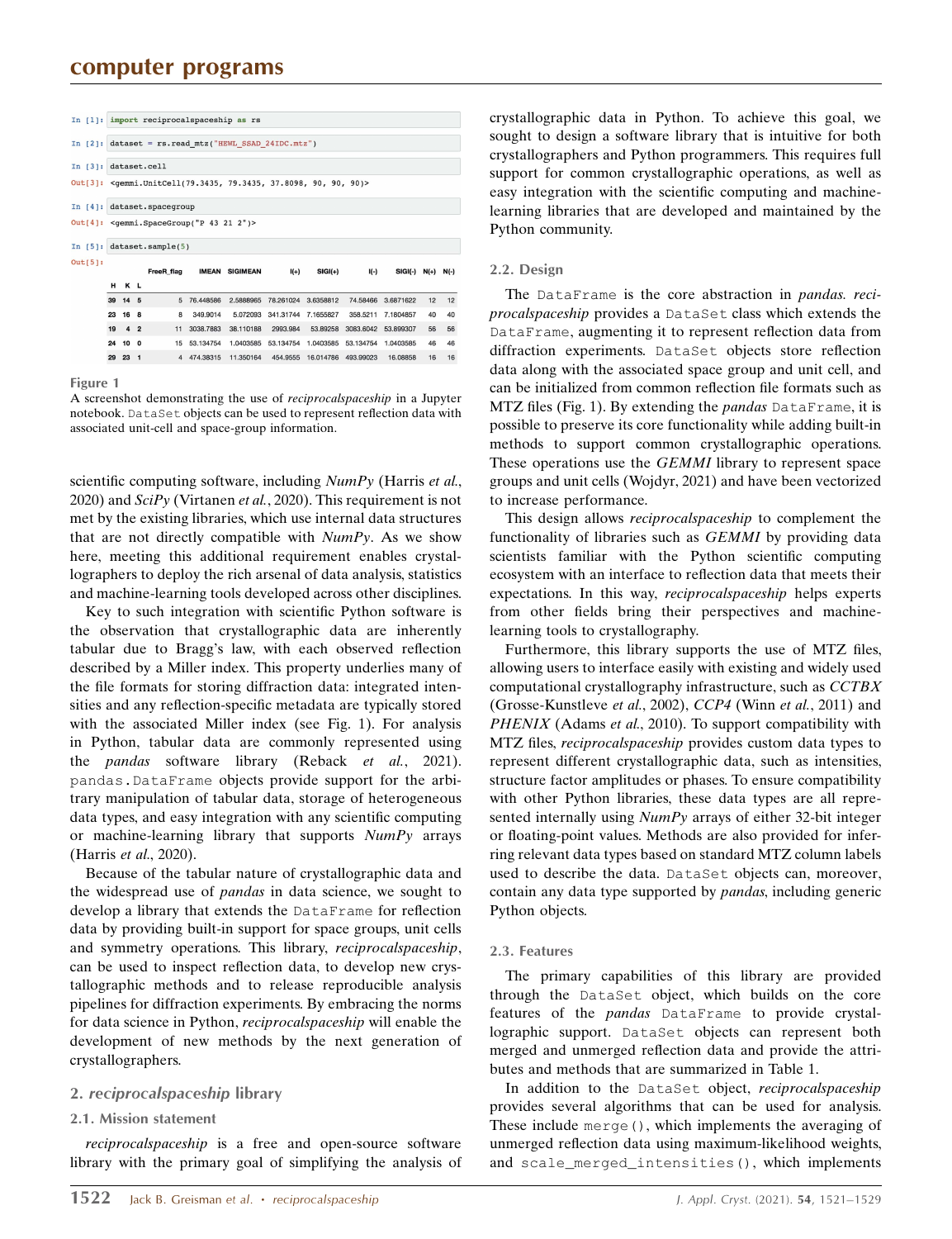| Table 1                                                 |  |
|---------------------------------------------------------|--|
| Core features of reciprocal spaceship. DataSet objects. |  |

Unit-cell parameters

Access centric reflections in DataSet

# Attributes<br> $C_{\mathcal{P}}$ 11

spacegroup Space-group information merged Identifier for merged/unmerged data<br>acentrics Access acentric reflections in DataS acentrics Access acentric reflections in DataSet<br>
Centrics Access centric reflections in DataSet

| Methods<br>(i) Input/Output |                                                                                          |
|-----------------------------|------------------------------------------------------------------------------------------|
| from_gemmi()                | Create DataSet object from<br>qemmi.Mtz                                                  |
| to_gemmi()                  | Create gemmi. Mtz object from<br>DataSet                                                 |
| $write_mtz()$               | Write DataSet to an MTZ file                                                             |
| (ii) Symmetry               |                                                                                          |
| apply_symop()               | Apply symmetry operation to reflections<br>in DataSet                                    |
| expand_anomalous()          | Expand data by applying Friedel<br>operator $(\overline{h}, \overline{k}, \overline{l})$ |
| expand_to_p1()              | Generate all symmetrically equivalent<br>reflections                                     |
| hkl_to_asu()                | Map reflections to reciprocal-space<br>asymmetric unit                                   |
| hkl_to_observed()           | Map reflections to observed Miller<br>indices                                            |
| (iii) Annotation            |                                                                                          |
| compute_dHKL()              | Compute the real-space resolution of<br>each reflection                                  |
| compute_multiplicity()      | Compute the multiplicity of each<br>reflection                                           |
| label_absences()            | Label systematically absent reflections                                                  |
| label_centrics()            | Label centric reflections                                                                |
| (iv) Reshaping              |                                                                                          |
| stack_anomalous()           | Convert anomalous data from two-to<br>one-column format                                  |
| to_reciprocalgrid()         | Convert reflection data to 3D array<br>populated at Miller indices                       |
| unstack_anomalous()         | Convert anomalous data from one- to<br>two-column format                                 |
| (v) Utilities               |                                                                                          |
| assign_resolution_bins()    | Assign reflections in DataSet to reso-<br>lution bins                                    |
| canonicalize_phases()       | Canonicalize all phase data to fall<br>between $[-180, 180)$ degrees                     |
| infer_mtz_dtypes()          | Infer MTZ dtypes from column names<br>and underlying data                                |

the French–Wilson algorithm to account for negative merged intensities (French & Wilson, 1978). These implementations can serve as templates for the development of new analysis methods using reciprocalspaceship. The set of algorithms offered through this library will continue to expand as users implement new analyses intended for broader adoption.

#### 2.4. Development and documentation

reciprocalspaceship is maintained on GitHub under a permissive MIT license in order to foster community involvement in its development, testing and documentation. Every change to the source code is assessed using an automated testing suite in order to support continuous integration (Krekel et al., 2020). reciprocalspaceship is available through

the Python Package Index (PyPI; https://pypi.org/) and can be installed on most systems using pip. Documentation is automatically generated from the reciprocalspaceship GitHub repository to ensure up-to-date information is available for users. The website includes a User Guide section describing the design and features of reciprocalspaceship and examples that use the library for crystallographic applications. The documentation also includes a guide for developers to support users who wish to contribute new features or methods to the library. By committing to an open-source development model, it will be possible to maintain this library to meet the evolving needs of crystallographers.

#### 3. Examples

The following examples demonstrate the use of *reciprocal*spaceship in the analysis of crystallographic data. These examples cover the merging of scaled observed intensities, analyzing anomalous differences from a single-wavelength anomalous dispersion (SAD) experiment and applying weights to a time-resolved difference map. These examples are intended to illustrate the breadth of crystallographic problems that can be addressed using this library, as well as its seamless integration with common scientific computing libraries. The examples are available as interactive Jupyter notebooks (Kluyver et al., 2016) in the reciprocalspaceship documentation (https://hekstra-lab.github.io/reciprocalspaceship/userguide/ examples.html).

#### 3.1. Assessing uncertainty in merging statistics

Merging statistics are useful for assessing the internal consistency of a data set and many different metrics have been proposed over the years (Weiss, 2001; Karplus & Diederichs, 2012). Although merging statistics are commonly reported by data reduction pipelines, they are often not reported with uncertainties and do not always give access to their underlying parameters, such as the number of resolution bins or the type of correlation coefficients to report. By facilitating inspection of the underlying reflection data, reciprocalspaceship can be used to write quality control scripts to automate analysis pipelines or, as shown here, for use in the exploratory analysis of the properties of a single data set. By enabling crystallographers to try new statistical routines, reciprocalspaceship may help in the development of more robust indicators of data quality.

To illustrate this, we computed  $CC_{1/2}$  and  $CC_{anom}$  for scaled unmerged reflection data. The data were collected at 6.5 keV on a tetragonal crystal of hen egg-white lysozyme at ambient temperature. The integrated intensities were scaled in AIMLESS and the data contain sufficient anomalous signal from the native sulfur atoms to determine experimental phases by the SAD method (Greisman et al., 2021; Adams et al., 2010; Evans & Murshudov, 2013; Terwilliger et al., 2009). Using reciprocalspaceship, it is possible to implement a function that merges redundant observations using inversevariance weights [Fig.  $2(a)$ ]. This code takes advantage of the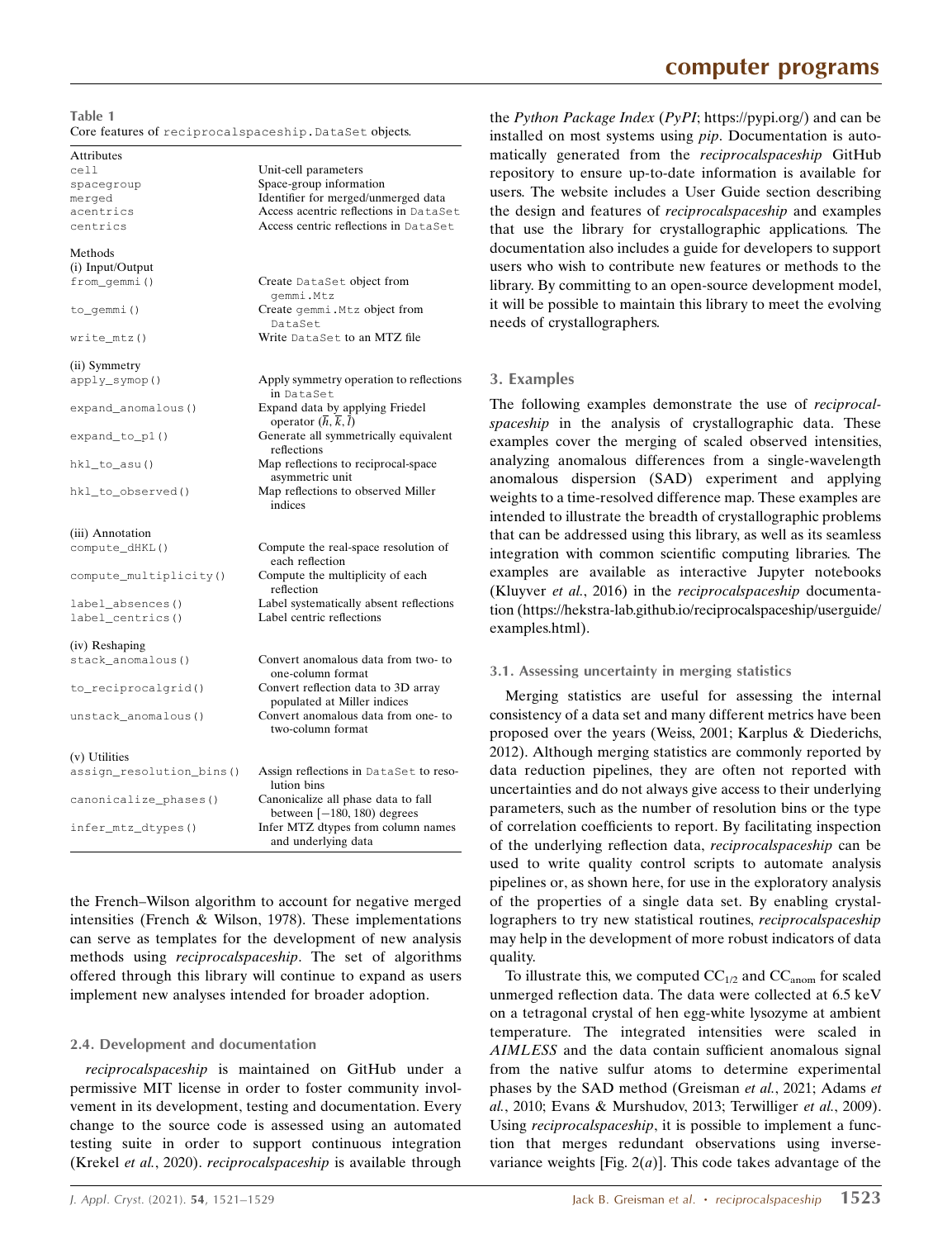Figure 2



Merging statistics for a hen egg-white lysozyme sulfur SAD data set.  $(a)$  The Python function for applying inverse-variance weights to obtain maximumlikelihood merged intensity estimates using reciprocalspaceship. (b) Correlation coefficients,  $CC_{1/2}$  and  $CC_{anom}$ , from repeated twofold cross validation. The Pearson  $CC_{anom}$  is more affected by outlier measurements in low- and intermediate-resolution bins than the Spearman  $CC_{anom}$ . (c) The distribution of residuals from observed intensities differs from the expected distribution of residuals for normally distributed observations. (d)  $CC_{anom}$  from twofold cross validation using Student t-distributed error models with varying degrees of freedom (d.f.). Error models with heavier tails show improvements in  $CC<sub>anom</sub>$ . Error bars depict the mean  $\pm$  standard deviation from 15 repeats of twofold cross validation.

groupby() functionality inherited from pandas to perform calculations efficiently on a per-reflection basis (Reback et al., 2021). By partitioning the observed reflections by image, this function can be used to merge different sets of observations independently for computing  $CC_{1/2}$  and  $CC_{anom}$ . Due to the modularity of this workflow, it is possible to repeat the random partitioning of observations by image to generate uncertainty estimates and to repeat these calculations using both Pearson and Spearman correlation coefficients.

As shown in Fig. 2(b), high  $CC_{1/2}$  values indicate that the resolution was limited by the experimental geometry rather than the crystal quality, which is common for data collected at low energy on strongly diffracting crystals. The CC<sub>anom</sub> values show that significant anomalous signal was obtained up to the highest resolution bin. Furthermore, the Spearman correlation coefficients are systematically higher and have smaller uncertainties in the low- and intermediate-resolution ranges, indicating the presence of outliers in the data.

#### 3.2. Merging observations with a robust error model

The difference observed for CC<sub>anom</sub> between the Pearson and Spearman correlation coefficients in Fig.  $2(b)$  suggests the presence of outlier observations, despite the outlier rejection applied by AIMLESS (Evans & Murshudov, 2013). Since AIMLESS assumes a normally distributed error model for its observations, such outliers can have a large impact on estimates of the true merged intensity. We can evaluate whether a normally distributed error model is appropriate on the basis of the distribution of residuals between the observed intensities and the estimate of the true mean (Abrahams & Keve, 1971; Howell & Smith, 1992). This histogram can be made in just a few lines of Python by taking advantage of the pandas indexing approach [Fig.  $2(c)$ ]. Compared with the expected residuals for normally distributed observations, this data set has significantly heavier tails, with many observations several standard deviations away from the merged intensity.

The residuals in Fig.  $2(c)$  suggest that merging may be improved by a more robust error model that can tolerate outliers. One popular choice of robust error model is the Student  $t$  distribution (Lange *et al.*, 1989). This distribution is parameterized by a location, a scale and the number of degrees of freedom, v, which controls the probability of large deviations from the mean. Importantly, the distribution approaches the normal distribution as  $\nu$  approaches infinity. Unlike the normal distribution, though, there is no analytical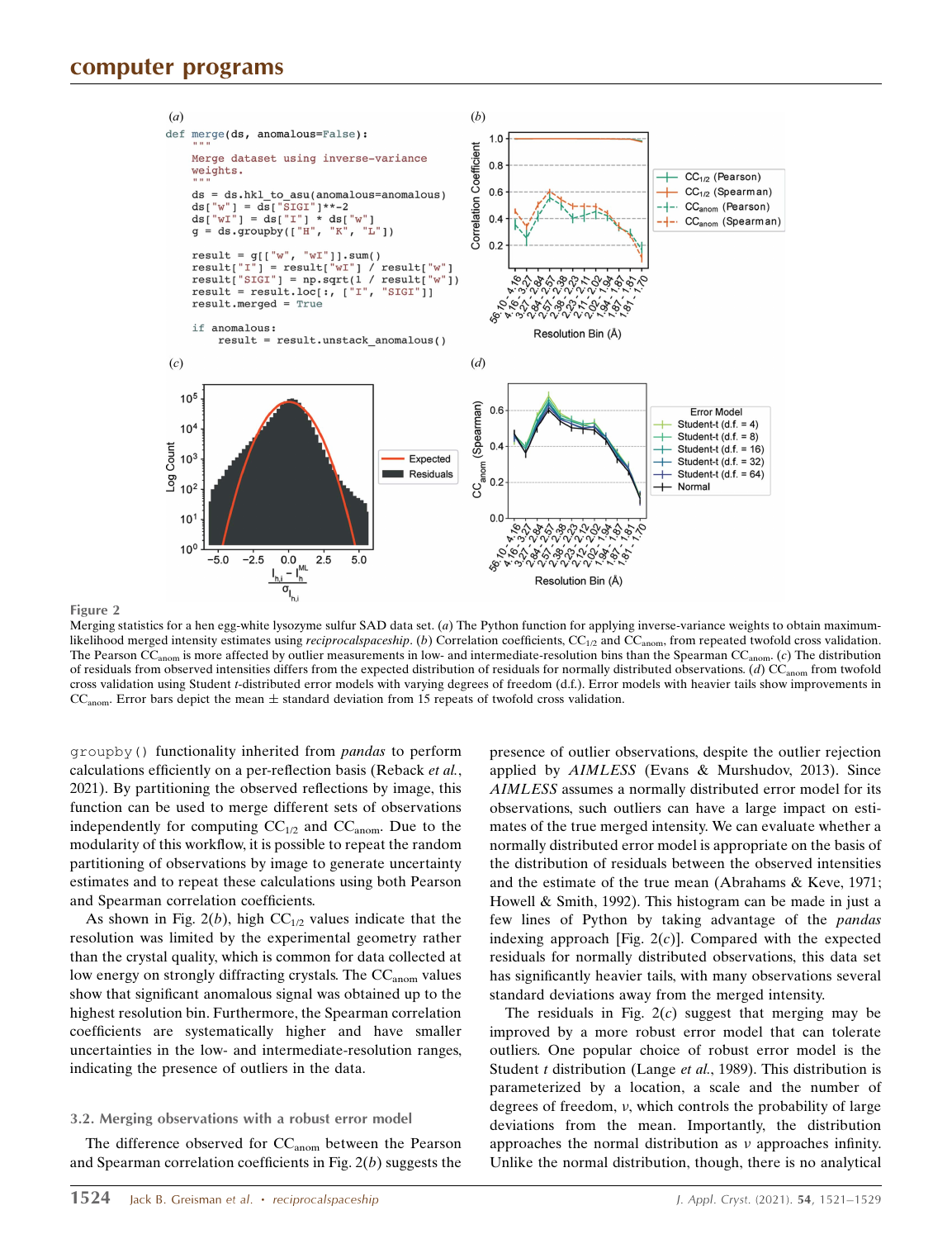expression for the maximum-likelihood estimator of the true mean given a set of observations under a Student *t*-distributed error model. However, we can construct an optimization problem to recover maximum-likelihood estimates of the merged intensity for each Miller index. To begin, we write the likelihood function, which is the probability of the data as a function of the mean intensity for each Miller index,  $h$ ,

$$
P(\text{data} \mid \text{model}) = \prod_{h,i} P(I_{h,i} \mid \mu_h, \sigma_{I_{h,i}}). \tag{1}
$$

This likelihood function asserts that the observed intensity  $I_{hi}$ , for each Miller index  $h$  and observation  $i$ , is drawn from a distribution centered at the merged intensity  $\mu_h$ , with a scale determined by the empirical standard deviation of the observation,  $\sigma_{I_{h,i}}$ :

$$
I_{h,i} \simeq P(\mu_h, \sigma_{I_{h,i}}). \tag{2}
$$

To recover maximum-likelihood estimates of the intensities  $\hat{\mu}$ , we need only maximize equation (1) with respect to the merged intensities. Equivalently, we may minimize the negative logarithm of the likelihood  $\mathcal L$  with respect to the merged intensities as follows:

$$
\mathcal{L} = -\log P(\text{data} \mid \text{model})
$$
\n
$$
= -\sum_{h,i} \log P(I_{h,i} \mid \mu_h, \sigma_{I_{h,i}}),
$$
\n
$$
\hat{\mu} = \underset{\mu}{\operatorname{argmin}} \left[ -\sum_{h,i} \log P(I_{h,i} \mid \mu_h, \sigma_{I_{h,i}}) \right],
$$
\n(3)

which has the advantage of converting a numerically unstable product into a sum.

This optimization was implemented in  $PyTorch$  (Paszke et al., 2019) in a general form that could flexibly accept any probability distribution from the location-scale family as its error model (Paszke et al., 2019). As an example, we merged the data under a Student *t*-distributed error model with varying degrees of freedom. The resulting  $CC_{anom}$  were compared with the normally distributed error model. The error models with fewer degrees of freedom outperformed the error models with more degrees of freedom, with the performance of the latter converging towards that of the normally distributed error model [Fig.  $2(d)$ ], consistent with the Student t distribution's approach towards a normal distribution with increasing degrees of freedom.

This example demonstrates the use of *reciprocalspaceship* to construct a flexible merging function using a machinelearning library. This greatly reduces the overhead required to prototype a new analysis method by making it easy to use existing and well supported libraries. Furthermore, the benefit of using robust statistical estimators, as demonstrated by the improved  $CC_{anom}$  values in Figs.  $2(b)$  and  $2(d)$ , could readily extend to more complex procedures for scaling and merging anomalous data [e.g. as described by Terwilliger et al. (2016)] and suggests new avenues for improving the existing crystallographic analysis infrastructure. One such project, careless, combines reciprocalspaceship with TensorFlow to apply approximate Bayesian inference to new scaling and merging routines (Dalton et al., 2021; Abadi et al., 2015).

#### 3.3. Revisiting the French–Wilson algorithm

In the previous example, we identified anomalous differences from a room-temperature sulfur SAD experiment. Here, we will examine this anomalous signal in real space by making an anomalous difference map. Before we can make a map, we need to correct the merged intensities to account for any negative values that may result from background subtraction during integration. This is commonly handled using a Bayesian approach first proposed by French and Wilson to estimate the true intensities  $J<sub>h</sub>$  from the merged intensities  $I<sub>h</sub>$  following data reduction (French & Wilson, 1978). Briefly, this algorithm determines posterior estimates for the true intensities  $\langle J_h \rangle$  by solving an integral,

$$
\langle J_h \rangle = \int\limits_0^\infty J_h \, \mathcal{N}(I_h \, | \, J_h, \, \sigma_{I_h}) \, P(J_h) \, \mathrm{d}J_h,\tag{4}
$$

where the likelihood  $\mathcal{N}(I_h | J_h, \sigma_{I_h})$  is taken to be normally distributed, with the empirical error estimates for the merged intensities  $\sigma_{I_h}$  as standard deviations. The prior distribution  $P(J_h)$  is the Wilson distribution (Wilson, 1949):

$$
P(J_h) = \begin{cases} \Sigma^{-1} \exp(-J_h/\Sigma) & J \ge 0, \text{ acentric,} \\ (2\pi \Sigma J_h)^{-1/2} \exp(-J_h/2\Sigma) & J \ge 0, \text{ centric,} \\ 0 & J < 0, \end{cases}
$$
 (5)

which is parameterized by  $\Sigma$ , the mean intensity of reflections at the appropriate resolution. To estimate  $\Sigma$  for each reflection, the classic French–Wilson algorithm computes the mean intensity of reflections in resolution shells and interpolates the mean values from shells adjacent to the particular reflection. Since the functional form of the prior distribution has strictly positive support (Wilson, 1949), the expectations computed from equation (4) are necessarily positive. Furthermore, the posterior structure factor amplitudes can be estimated as part of the same subroutine using the following integral:

$$
\langle F_h \rangle = \int_{0}^{\infty} (J_h)^{1/2} \mathcal{N}(I_h | J_h, \sigma_{I_h}) P(J_h) \, \mathrm{d}J_h.
$$
 (6)

The implementation of this method in reciprocalspaceship differs significantly from the classical one, which was limited by the computing resources and statistical tools available at the time. Notably, rather than computing mean values in shells, we use a Gaussian smoother (Murphy, 2012) to regress the mean of the intensity distributions  $\Sigma$  against resolution. This regression model is quite flexible and offers an anisotropic mode which estimates the mean intensity locally as a function of the Miller indices. Whereas the original paper computed the posterior by interpolating a table of cached results (French & Wilson, 1978), our implementation uses Chebyshev–Gauss quadrature to evaluate the integrals efficiently on the fly. We generate quadrature points and weights with NumPy (Harris et al., 2020) and compute the relevant log probabilities using the distribution classes implemented in  $SciPy$  (Virtanen et al., 2020). Our implementation is tested for consistency with the original paper (French & Wilson, 1978) and with CCTBX (Grosse-Kunstleve et al., 2002).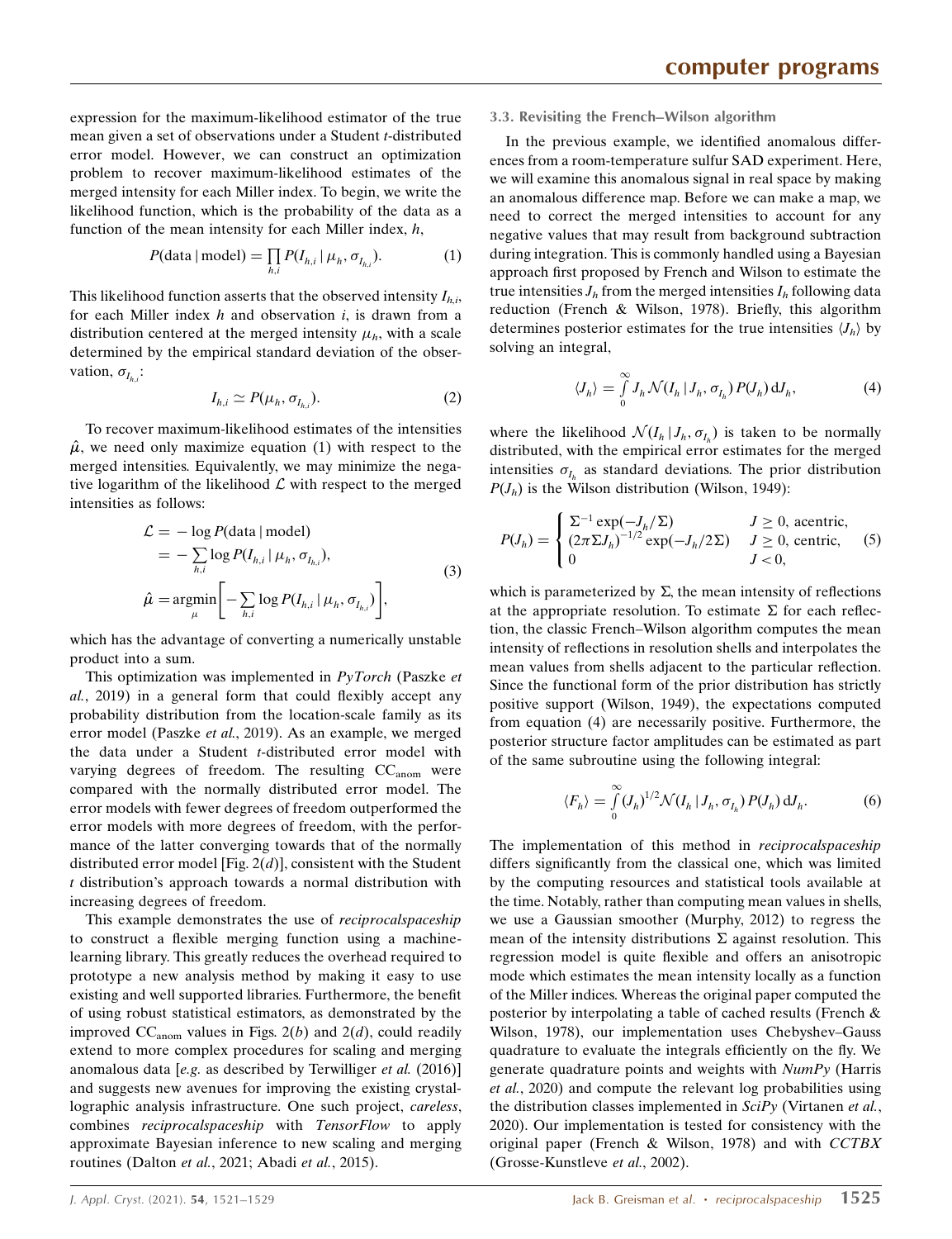# computer programs

The merged intensities from the sulfur SAD experiment were rescaled using the French–Wilson algorithm and converted to structure factor amplitudes. This operation leaves large intensities relatively unchanged, while ensuring that any negative values become strictly positive [Fig.  $3(a)$ ]. Anomalous differences of the structure factor amplitudes were computed between Friedel pairs. The anomalous difference map shown in Fig.  $3(b)$  was then constructed using phases derived from the refined model (PDB entry 7l84; J. B. Greisman, K. M. Dalton & D. R. Hekstra, to be published). The map shows significant anomalous peaks at a  $5\sigma$  contour, with the density strictly localized to each of the ten sulfur atoms in the lysozyme structure.

#### 3.4. Identifying anomalous scattering atoms in real space

The anomalous difference map shown in Fig.  $3(b)$  was made from the anomalous difference amplitudes and phases. It is



#### Figure 3

Analysis of anomalous differences from a sulfur SAD experiment. (a) Application of the French–Wilson algorithm to merged intensities. Large intensities are relatively unchanged, while small and negative intensities are corrected to be strictly positive. The red dashed line shows  $y =$  $x$  and the inset highlights the small and negative merged intensities.  $(b)$  An anomalous difference map using difference structure factor amplitudes derived from the room-temperature sulfur SAD data set and phases from the refined model (PDB 7l84). The map is contoured at  $5\sigma$ . (c) Example code for identifying anomalous scattering sites in an anomalous difference map.  $(d)$ The unit cell containing sulfur sites identified using the code snippet (yellow spheres), overlaid with the anomalous difference map (purple mesh, contoured at  $10\sigma$ ). The protein molecule from one asymmetric unit of PDB 7184 is shown in gray. The images in  $(b)$  and  $(d)$  were rendered using  $PyMOL$  (Schrödinger, 2020).

also possible to compute a real-space map using reciprocalspaceship and  $NumPv$ , which enables one to use image processing software to automate the identification of anomalous scattering atoms. This process is illustrated in Fig.  $3(c)$ . The provided code snippet arranges the complex anomalous structure factors on a reciprocal-space grid and then computes the real-space anomalous difference map using the fast Fourier transform function (Cooley & Tukey, 1965) in NumPy. scikit-image, an image processing library (van der Walt et al., 2014), can be used to identify peaks in the map. The automatically identified sites are overlaid with the anomalous difference map in Fig.  $3(d)$ , demonstrating that this procedure successfully identifies the 80 sulfur sites in the tetragonal lysozyme unit cell (ten sulfurs per copy, eight copies)

This example illustrates the use of reciprocalspaceship to produce real-space maps from structure factors. Importantly, due to the seamless integration with  $NumPy$ , one can take advantage of Python image processing libraries to identify

> peaks in the real-space density. Due to the wealth of libraries and tools written by the Python community, this feature of reciprocalspaceship can provide the opportunity to develop and test new algorithms rapidly and to expand the crystallographic community by providing data science tools familiar to researchers from many other fields. In this manner, the use of reciprocalspaceship could simplify existing data processing pipelines and perhaps be useful in the development of new methods in crystallographic data analysis or structural bioinformatics.

#### 3.5. Applying weights to a time-resolved difference map

Time-resolved crystallography experiments make use of X-ray diffraction to monitor structural changes in a crystalline sample. Commonly, structural changes are initially evaluated on the basis of isomorphous difference maps. Such maps are computed by estimating the difference in structure factor amplitudes of the sample before and after a perturbation, such as a laser pulse. Combining these  $|F_{on}| - |F_{off}|$ differences with ground-state phases from a reference structure yields an estimate of the differences between the electron density of the sample before and after the perturbation. Difference maps are often noisy due to systematic errors or scaling artifacts and are frequently weighted by the magnitude of the difference signal and/or the error estimates associated with the empirical differences in structure factor amplitudes. In this example we will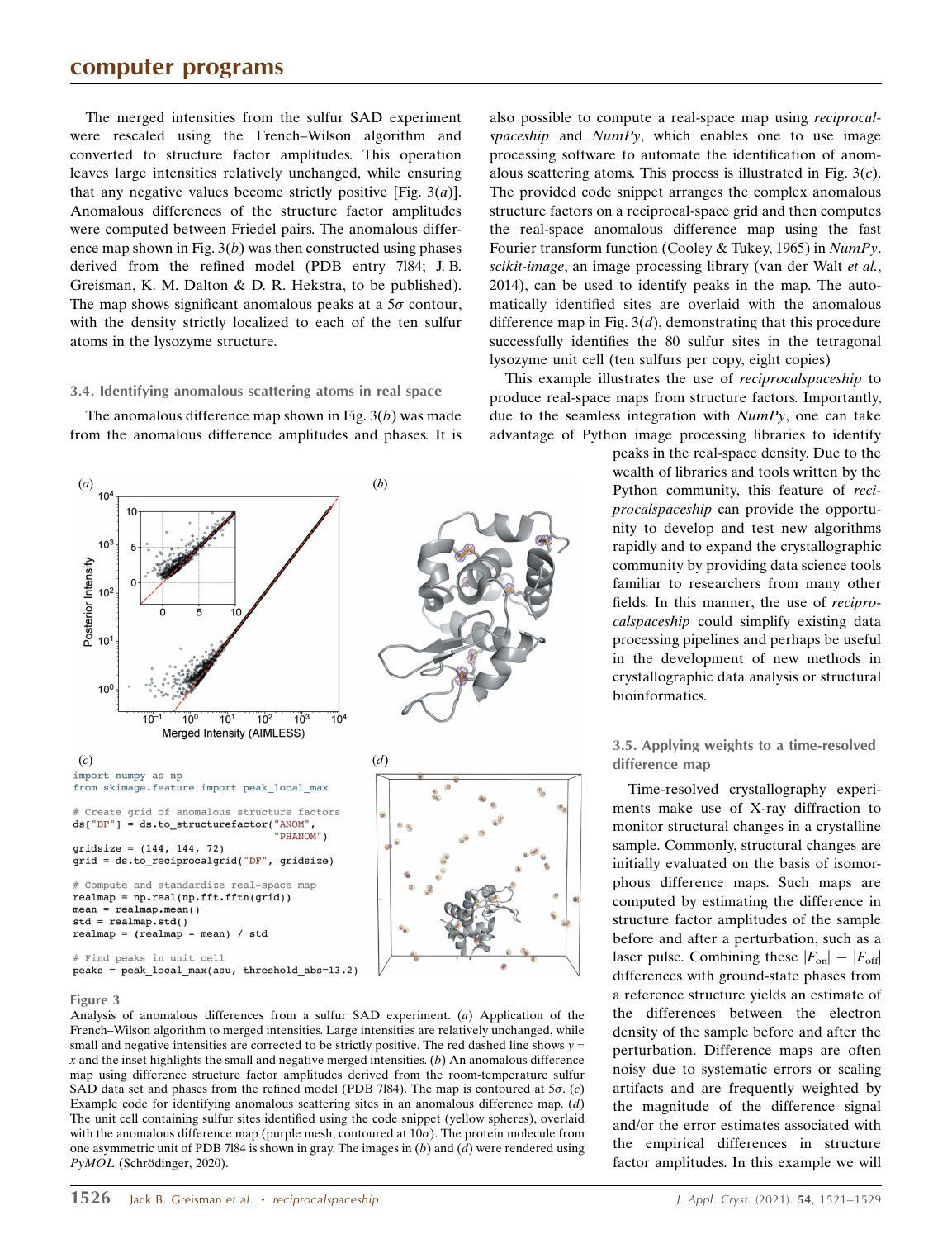visualize the effects of applying weights to a time-resolved difference map of photoactive yellow protein (PYP). PYP is a model system in time-resolved crystallography based on the trans-to-cis isomerization of its 4-hydroxycinnamyl chromophore upon absorption of blue light (Genick et al., 1997). This data set was collected at the BioCARS Laue beamline APS-14-ID and comprises matched images collected in the dark and 2 ms after illumination with blue light. These data were collected and provided by Marius Schmidt and Vukica Srajer.

Several schemes have been used to apply weights to timeresolved difference maps. Many of them take the form of equation (7), involving a term based on the squared uncertainty in the difference structure factor amplitude  $(\sigma_{\Delta F}^2)$  and its observed mean over reflections  $(\sigma_{\Delta F}^2)$  and, optionally, a scale term based on the squared magnitude of the observed difference structure factor amplitude ( $|\Delta F|^2$ ) and its observed mean over reflections  $(|\Delta F|^2)$ :

$$
w = \left(1 + \frac{\sigma_{\Delta F}^2}{\sigma_{\Delta F}^2} + \alpha \frac{|\Delta F|^2}{|\Delta F|^2}\right)^{-1}.\tag{7}
$$

With  $\alpha = 0$ , these weights take the form derived by Ursby & Bourgeois (1997). The  $\Delta F$ -dependent term downweights the



(PDB entry 2phy; Borgstahl et al., 1995). The side-by-side comparison of these difference maps shows that the weights greatly improve the interpretability of the structural changes – emphasizing the *trans-to-cis* isomerization of the chromophore, as well as concerted changes in the nearby Arg52 and Phe96 side chains [Figs.  $4(c)$  and  $4(d)$ ].

influence of likely outliers in the data set resulting from poorly measured differences by assigning lower weights to their map coefficients. The tolerance for large differences is controlled by the  $\alpha$  parameter.  $\alpha$  values of 1.0 (Strajer *et al.*, 2001) and 0.05 (Hekstra et al., 2016) have been reported in the literature.

This example illustrates the use of reciprocalspaceship to create custom maps. Importantly, it demonstrates both the exploratory analysis of different weighting schemes and the

writing of MTZ files including different weight columns. These can be used to visualize the impact of the different weights in a molecular visualization suite.

#### 4. Discussion

reciprocalspaceship is a Python library that can form the foundation for the development of new methods in crystallographic data analysis. This library provides a DataSet object that can conveniently represent tabular reflection data while adhering to common practices in Python data analysis. This empowers crystallographers to write idiomatic Python code to analyze their experiments while having full support for the necessary features of crystallographic analysis, such as symmetry operations, unit cells and space groups. Example applications have been presented which use this library to merge scaled reflections, analyze anomalous differences from a SAD experiment and observe the impact of weights on a time-resolved difference map. These examples illustrate how reciprocalspaceship could be used in several different contexts, producing useful analyses



Weighting a time-resolved difference map. (a) The Python function for applying weights to arrays of difference structure factor amplitudes and uncertainties. (b) A scatter plot showing the weights assigned to each observed difference structure factor amplitude with  $\alpha = 0.05$ . (c) An unweighted  $|F_{on}| - |F_{off}|$ difference map in the vicinity of the PYP chromophore. (d) A weighted  $|F_{on}| - |F_{off}|$  difference map with  $\alpha$  = 0.05. The trans (ground state) PYP structure (gray) is taken from PDB entry 2phy and the *cis* (excited, pB state) PYP structure (blue) is taken from PDB entry 3ume (Tripathi et al., 2012). The difference maps are contoured at  $\pm 3\sigma$  and were carved within 1.2 Å of the displayed residues. These figures were rendered using  $PyMOL$  (Schrödinger, 2020).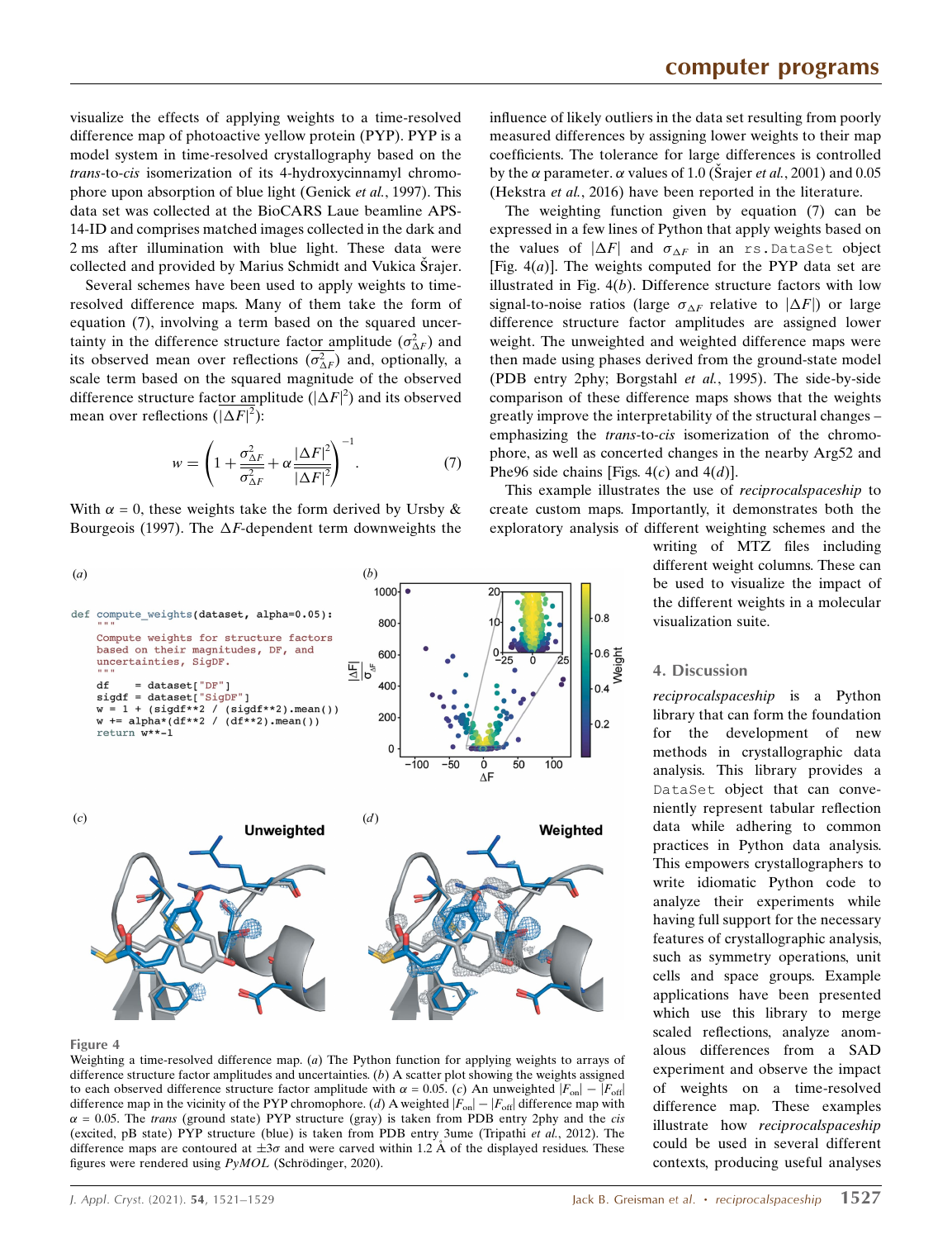with relatively short scripts and functions that can take full advantage of the existing Python ecosystem.

reciprocalspaceship can be used for exploratory data analysis, allowing one to inspect interesting properties of an important data set. Or it can be used to prototype, develop and ship new methods and algorithms for analyzing data sets (Dalton et al., 2021). Furthermore, this library can be useful in teaching crystallography by allowing students to familiarize themselves with reflection data, space groups and symmetry and the implementation of commonly used algorithms. By using a framework familiar to Python data scientists, this library lowers the barrier to entry for crystallographic software development.

## 5. Data and code availability

reciprocalspaceship and worked-out examples are available on GitHub at https://github.com/Hekstra-Lab/reciprocalspaceship and can be installed directly from PyPI. The complete code used in these examples is available in the reciprocalspaceship documentation, and the interactive Jupyter notebooks and all supporting data can be downloaded directly from the Examples directory of the GitHub repository.

## Acknowledgements

We thank the staff at the Northeastern Collaborative Access Team (NE-CAT), beamline 24-ID-C of the Advanced Photon Source, for supporting our room-temperature crystallography experiments, with special thanks to Igor Kourinov. We also thank Marius Schmidt and Vukica Srajer for the time-resolved Laue diffraction data of photoactive yellow protein.

## Funding information

Funding for this research was provided by Searle Scholarship Program (scholarship No. SSP-2018-3240 to DRH); George W. Merck Fund of the New York Community Trust (fellowship No. 338034 to DRH); and National Science Foundation Graduate Research Fellowship (grant No. DGE1745303 to JBG). NE-CAT beamlines are supported by the National Institute of General Medical Sciences, NIH (grant No. P30 GM124165), using resources of the Advanced Photon Source, a US Department of Energy (DOE) Office of Science User Facility operated for the DOE Office of Science by Argonne National Laboratory under contract No. DE-AC02- 06CH11357.

#### References

[Abadi, M., Agarwal, A., Barham, P., Brevdo, E., Chen, Z., Citro, C.,](http://scripts.iucr.org/cgi-bin/cr.cgi?rm=pdfbb&cnor=te5079&bbid=BB1) [Corrado, G. S., Davis, A., Dean, J., Devin, M., Ghemawat, S.,](http://scripts.iucr.org/cgi-bin/cr.cgi?rm=pdfbb&cnor=te5079&bbid=BB1) [Goodfellow, I., Harp, A., Irving, G., Isard, M., Jia, Y., Jozefowicz,](http://scripts.iucr.org/cgi-bin/cr.cgi?rm=pdfbb&cnor=te5079&bbid=BB1) R., Kaiser, L., Kudlur, M., Levenberg, J., Mané, D., Monga, R., [Moore, S., Murray, D., Olah, C., Schuster, M., Shlens, J., Steiner, B.,](http://scripts.iucr.org/cgi-bin/cr.cgi?rm=pdfbb&cnor=te5079&bbid=BB1) [Sutskever, I., Talwar, K., Tucker, P., Vanhoucke, V., Vasudevan, V.,](http://scripts.iucr.org/cgi-bin/cr.cgi?rm=pdfbb&cnor=te5079&bbid=BB1) Viégas, F., Vinyals, O., Warden, P., Wattenberg, M., Wicke, M., Yu, Y. & Zheng, X. (2015). [TensorFlow: Large-scale Machine Learning](http://scripts.iucr.org/cgi-bin/cr.cgi?rm=pdfbb&cnor=te5079&bbid=BB1) on Heterogeneous Systems[, https://www.tensorflow.org/.](http://scripts.iucr.org/cgi-bin/cr.cgi?rm=pdfbb&cnor=te5079&bbid=BB1)

[Abrahams, S. C. & Keve, E. T. \(1971\).](http://scripts.iucr.org/cgi-bin/cr.cgi?rm=pdfbb&cnor=te5079&bbid=BB2) Acta Cryst. A27, 157–165.

- [Borgstahl, G. E., Williams, D. R. & Getzoff, E. D. \(1995\).](http://scripts.iucr.org/cgi-bin/cr.cgi?rm=pdfbb&cnor=te5079&bbid=BB41) [Biochemistry](http://scripts.iucr.org/cgi-bin/cr.cgi?rm=pdfbb&cnor=te5079&bbid=BB41), 34, 6278–6287.
- [Cooley, J. W. & Tukey, J. W. \(1965\).](http://scripts.iucr.org/cgi-bin/cr.cgi?rm=pdfbb&cnor=te5079&bbid=BB4) Math. Comput. 19, 297–301.
- [Dalton, K. M., Greisman, J. B. & Hekstra, D. R. \(2021\).](http://scripts.iucr.org/cgi-bin/cr.cgi?rm=pdfbb&cnor=te5079&bbid=BB5) bioRxiv, [https://doi.org/10.1101/2021.01.05.425510.](http://scripts.iucr.org/cgi-bin/cr.cgi?rm=pdfbb&cnor=te5079&bbid=BB5)
- Dods, R., Båth, P., Morozov, D., Gagnér, V. A., Arnlund, D., Luk, H. L., Kübel, J., Maj, M., Vallejos, A., Wickstrand, C., Bosman, R., [Beyerlein, K. R., Nelson, G., Liang, M., Milathianaki, D., Robinson,](http://scripts.iucr.org/cgi-bin/cr.cgi?rm=pdfbb&cnor=te5079&bbid=BB6) [J., Harimoorthy, R., Berntsen, P., Malmerberg, E., Johansson, L.,](http://scripts.iucr.org/cgi-bin/cr.cgi?rm=pdfbb&cnor=te5079&bbid=BB6) [Andersson, R., Carbajo, S., Claesson, E., Conrad, C. E., Dahl, P.,](http://scripts.iucr.org/cgi-bin/cr.cgi?rm=pdfbb&cnor=te5079&bbid=BB6) [Hammarin, G., Hunter, M. S., Li, C., Lisova, S., Royant, A., Safari,](http://scripts.iucr.org/cgi-bin/cr.cgi?rm=pdfbb&cnor=te5079&bbid=BB6) [C., Sharma, A., Williams, G. J., Yefanov, O., Westenhoff, S.,](http://scripts.iucr.org/cgi-bin/cr.cgi?rm=pdfbb&cnor=te5079&bbid=BB6) [Davidsson, J., DePonte, D. P., Boutet, S., Barty, A., Katona, G.,](http://scripts.iucr.org/cgi-bin/cr.cgi?rm=pdfbb&cnor=te5079&bbid=BB6) Groenhof, G., Brändén, G. & Neutze, R. (2021). Nature, 589, 310– [314.](http://scripts.iucr.org/cgi-bin/cr.cgi?rm=pdfbb&cnor=te5079&bbid=BB6)
- [Evans, P. R. & Murshudov, G. N. \(2013\).](http://scripts.iucr.org/cgi-bin/cr.cgi?rm=pdfbb&cnor=te5079&bbid=BB7) Acta Cryst. D69, 1204–1214.
- [French, S. & Wilson, K. \(1978\).](http://scripts.iucr.org/cgi-bin/cr.cgi?rm=pdfbb&cnor=te5079&bbid=BB8) Acta Cryst. A34, 517–525.
- [Garcia-Bonete, M.-J. & Katona, G. \(2019\).](http://scripts.iucr.org/cgi-bin/cr.cgi?rm=pdfbb&cnor=te5079&bbid=BB9) Acta Cryst. A75, 851–860.
- [Genick, U. K., Borgstahl, G. E. O., Ng, K., Ren, Z., Pradervand, C.,](http://scripts.iucr.org/cgi-bin/cr.cgi?rm=pdfbb&cnor=te5079&bbid=BB10) Burke, P. M., Šrajer, V., Teng, T.-Y., Schildkamp, W., McRee, D. E., [Moffat, K. & Getzoff, E. D. \(1997\).](http://scripts.iucr.org/cgi-bin/cr.cgi?rm=pdfbb&cnor=te5079&bbid=BB10) Science, 275, 1471–1475.
- [Greisman, J. B., Dalton, K. M. & Hekstra, D. R. \(2021\). Data Set for](http://scripts.iucr.org/cgi-bin/cr.cgi?rm=pdfbb&cnor=te5079&bbid=BB11) [Hen Egg White Lysozyme by Native S-SAD at Room Temperature.](http://scripts.iucr.org/cgi-bin/cr.cgi?rm=pdfbb&cnor=te5079&bbid=BB11) [Version 1.0.0. https://doi.org/10.5281/zenodo.4426679.](http://scripts.iucr.org/cgi-bin/cr.cgi?rm=pdfbb&cnor=te5079&bbid=BB11)
- [Grosse-Kunstleve, R. W., Sauter, N. K., Moriarty, N. W. & Adams, P. D.](http://scripts.iucr.org/cgi-bin/cr.cgi?rm=pdfbb&cnor=te5079&bbid=BB12) (2002). [J. Appl. Cryst.](http://scripts.iucr.org/cgi-bin/cr.cgi?rm=pdfbb&cnor=te5079&bbid=BB12) 35, 126–136.
- [Harris, C. R., Millman, K. J., van der Walt, S. J., Gommers, R.,](http://scripts.iucr.org/cgi-bin/cr.cgi?rm=pdfbb&cnor=te5079&bbid=BB13) [Virtanen, P., Cournapeau, D., Wieser, E., Taylor, J., Berg, S., Smith,](http://scripts.iucr.org/cgi-bin/cr.cgi?rm=pdfbb&cnor=te5079&bbid=BB13) [N. J., Kern, R., Picus, M., Hoyer, S., van Kerkwijk, M. H., Brett, M.,](http://scripts.iucr.org/cgi-bin/cr.cgi?rm=pdfbb&cnor=te5079&bbid=BB13) Haldane, A., del Río, J. F., Wiebe, M., Peterson, P., Gérard-[Marchant, P., Sheppard, K., Reddy, T., Weckesser, W., Abbasi, H.,](http://scripts.iucr.org/cgi-bin/cr.cgi?rm=pdfbb&cnor=te5079&bbid=BB13) [Gohlke, C. & Oliphant, T. E. \(2020\).](http://scripts.iucr.org/cgi-bin/cr.cgi?rm=pdfbb&cnor=te5079&bbid=BB13) Nature, 585, 357–362.
- [Hatti, K. S., McCoy, A. J. & Read, R. J. \(2021\).](http://scripts.iucr.org/cgi-bin/cr.cgi?rm=pdfbb&cnor=te5079&bbid=BB14) bioRxiv, https:// [doi.org/10.1101/2021.02.07.430107.](http://scripts.iucr.org/cgi-bin/cr.cgi?rm=pdfbb&cnor=te5079&bbid=BB14)
- Hekstra, D. R., White, K. I., Socolich, M. A., Henning, R. W., Srajer, [V. & Ranganathan, R. \(2016\).](http://scripts.iucr.org/cgi-bin/cr.cgi?rm=pdfbb&cnor=te5079&bbid=BB15) Nature, 540, 400–405.
- [Howell, P. L. & Smith, G. D. \(1992\).](http://scripts.iucr.org/cgi-bin/cr.cgi?rm=pdfbb&cnor=te5079&bbid=BB16) J. Appl. Cryst. 25, 81–86.
- [Kabsch, W. \(2010](http://scripts.iucr.org/cgi-bin/cr.cgi?rm=pdfbb&cnor=te5079&bbid=BB17)a). Acta Cryst. D66, 133–144.
- [Kabsch, W. \(2010](http://scripts.iucr.org/cgi-bin/cr.cgi?rm=pdfbb&cnor=te5079&bbid=BB18)b). Acta Cryst. D66, 125–132.
- [Karplus, P. A. & Diederichs, K. \(2012\).](http://scripts.iucr.org/cgi-bin/cr.cgi?rm=pdfbb&cnor=te5079&bbid=BB19) Science, 336, 1030–1033.
- Kluyver, T., Ragan-Kelley, B., Pérez, F., Granger, B., Bussonnier, M., [Frederic, J., Kelley, K., Hamrick, J., Grout, J., Corlay, S., Ivanov, P.,](http://scripts.iucr.org/cgi-bin/cr.cgi?rm=pdfbb&cnor=te5079&bbid=BB20) [Avila, D., Abdalla, S., Willing, C. & Joint Development Team](http://scripts.iucr.org/cgi-bin/cr.cgi?rm=pdfbb&cnor=te5079&bbid=BB20) (2016). [Positioning and Power in Academic Publishing: Players,](http://scripts.iucr.org/cgi-bin/cr.cgi?rm=pdfbb&cnor=te5079&bbid=BB20) Agents and Agendas[, edited by F. Loizides & B. Scmidt, pp. 87–90.](http://scripts.iucr.org/cgi-bin/cr.cgi?rm=pdfbb&cnor=te5079&bbid=BB20) [Amsterdam: IOS Press.](http://scripts.iucr.org/cgi-bin/cr.cgi?rm=pdfbb&cnor=te5079&bbid=BB20)
- [Krekel, H., Oliveira, B., Pfannschmidt, R., Bruynooghe, F., Laugher,](http://scripts.iucr.org/cgi-bin/cr.cgi?rm=pdfbb&cnor=te5079&bbid=BB21) B. & Bruhin, F. (2020). pytest. [Version 6.2.1. https://github.com/](http://scripts.iucr.org/cgi-bin/cr.cgi?rm=pdfbb&cnor=te5079&bbid=BB21) [pytest-dev/pytest.](http://scripts.iucr.org/cgi-bin/cr.cgi?rm=pdfbb&cnor=te5079&bbid=BB21)
- [Lange, K. L., Little, R. J. A. & Taylor, J. M. G. \(1989\).](http://scripts.iucr.org/cgi-bin/cr.cgi?rm=pdfbb&cnor=te5079&bbid=BB22) J. Am. Stat. Assoc. 84[, 881–896.](http://scripts.iucr.org/cgi-bin/cr.cgi?rm=pdfbb&cnor=te5079&bbid=BB22)
- Murphy, K. P. (2012). [Machine Learning: A Probabilistic Perspective.](http://scripts.iucr.org/cgi-bin/cr.cgi?rm=pdfbb&cnor=te5079&bbid=BB23) [Cambridge: MIT Press.](http://scripts.iucr.org/cgi-bin/cr.cgi?rm=pdfbb&cnor=te5079&bbid=BB23)
- [Otwinowski, Z. & Minor, W. \(1997\).](http://scripts.iucr.org/cgi-bin/cr.cgi?rm=pdfbb&cnor=te5079&bbid=BB24) Methods in Enzymology, Vol. 276, [Macromolecular Crystallography](http://scripts.iucr.org/cgi-bin/cr.cgi?rm=pdfbb&cnor=te5079&bbid=BB24), Part A, edited by C. W. [Carter Jr & R. M. Sweet, pp. 307–326. New York: Academic Press.](http://scripts.iucr.org/cgi-bin/cr.cgi?rm=pdfbb&cnor=te5079&bbid=BB24)
- [Paszke, A., Gross, S., Massa, F., Lerer, A., Bradbury, J., Chanan, G.,](http://scripts.iucr.org/cgi-bin/cr.cgi?rm=pdfbb&cnor=te5079&bbid=BB25) [Killeen, T., Lin, Z., Gimelshein, N., Antiga, L., Desmaison, A.,](http://scripts.iucr.org/cgi-bin/cr.cgi?rm=pdfbb&cnor=te5079&bbid=BB25) [Kopf, A., Yang, E., DeVito, Z., Raison, M., Tejani, A.,](http://scripts.iucr.org/cgi-bin/cr.cgi?rm=pdfbb&cnor=te5079&bbid=BB25) [Chilamkurthy, S., Steiner, B., Fang, L., Bai, J. & Chintala, S.](http://scripts.iucr.org/cgi-bin/cr.cgi?rm=pdfbb&cnor=te5079&bbid=BB25) (2019). [Advances in Neural Information Processing Systems](http://scripts.iucr.org/cgi-bin/cr.cgi?rm=pdfbb&cnor=te5079&bbid=BB25), [Vol. 32, edited by H. Wallach, H. Larochelle, A. Beygelzimer, F.](http://scripts.iucr.org/cgi-bin/cr.cgi?rm=pdfbb&cnor=te5079&bbid=BB25)